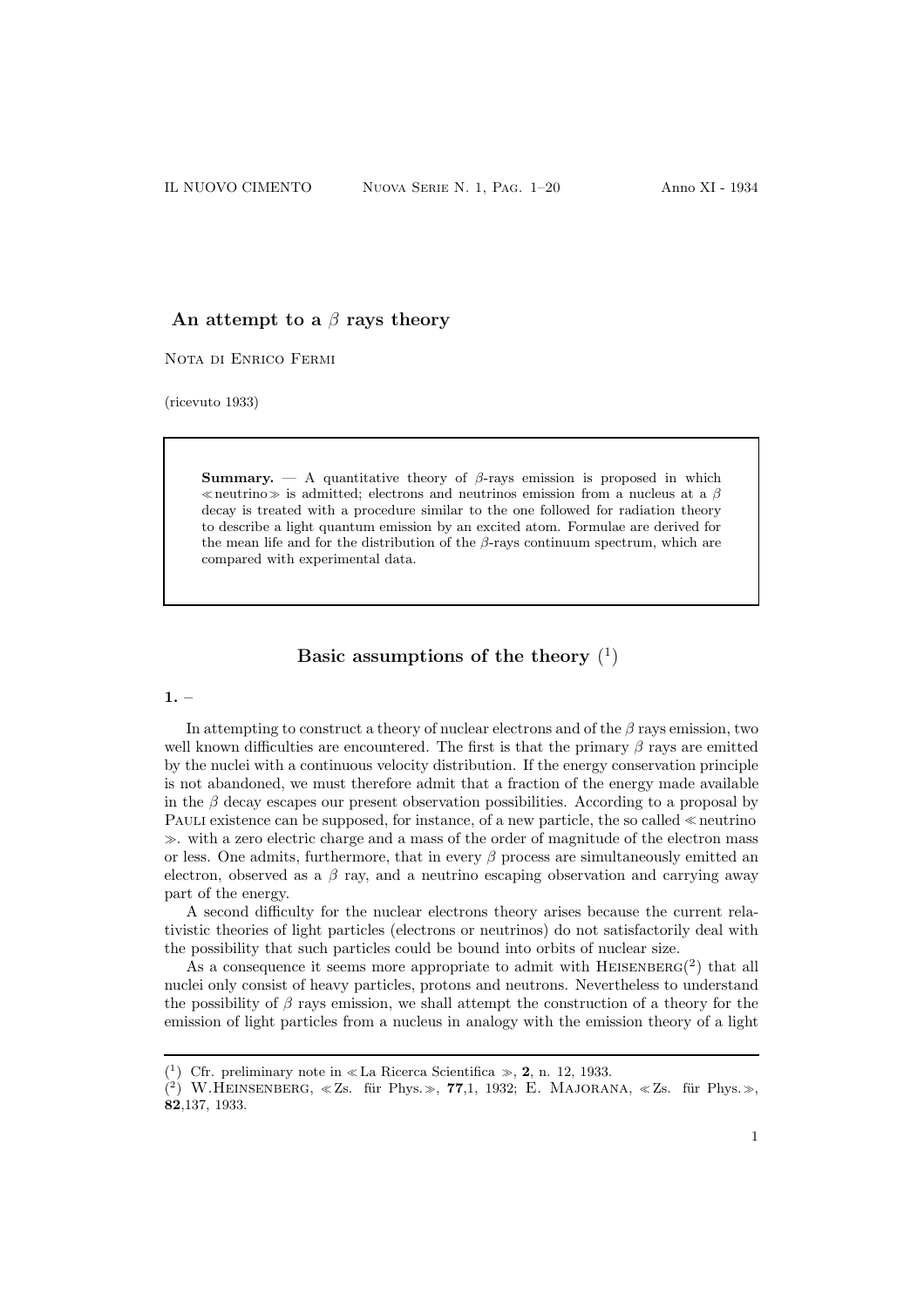quantum by an excited atom in the ordinary radiation process. In radiation theory the total number of light quanta is not constant; the quanta are created at the moment an excited atom emits them, while they disappear when absorbed. In analogy we shall try to build the theory of the  $\beta$  rays upon the following hypotheses:

- a) The total number of electrons and neutrinos is not necessarily constant.
- b) Electrons (or neutrinos) can be created or destroyed. Such a possibility does not have any analogy with the possibility of creation or annihilation of an electronpositron pair; if, indeed, a positron is interpreted as a  $DIRAC \ll hole \gg$ , we can simply view the latter process as a quantum transition of an electron from a state of negative energy to one with positive energy, with conservation of the total (infinite) number of electrons.
- b) Heavy particles, neutron and proton, can be considered, according to Heisenberg, as two different quantum states of a heavy particle. We shall formulate this by introducing an internal coordinate  $\rho$  for the heavy particle, which can take only two values:  $\rho = +1$ , if the particle is a neutron;  $\rho = -1$ , if the particle is a proton.
- c) The Hamiltonian of the entire system, consisting in heavy and light particles, has to be chosen so that every transition of a proton into a neutron occurs together with the creation of an electron and a neutrino. Notice that in this way electric charge conservation is guaranteed.

#### The operators of the theory

#### $2. -$

A mathematical formalism allowing the construction of a theory in agreement with the above items can be constructed most easily via  $DIRAC-JORDAN-KLEIN's method(^3)$ known as <sup>≪</sup>second quantization≫. We shall therefore consider the probability amplitudes  $\psi$  and  $\varphi$  of electrons and neutrinos, in ordinary space, as well as their complex conjugates  $\psi^*$  and  $\varphi^*$  as operators; while for the heavy particles we shall employ the usual representation in configuration space, in which, of course, also  $\rho$  will have to be considered among the coordinates.

Introduce first two operators  $Q$  and  $Q^*$  acting over functions of the two values variable  $\rho$  as the linear substitutions

(1) 
$$
Q = \begin{pmatrix} 0 & 1 \\ 0 & 0 \end{pmatrix}; \qquad Q^* = \begin{pmatrix} 0 & 0 \\ 1 & 0 \end{pmatrix}
$$

It is immediately recognized that Q describes transitions from proton to neutron, and Q<sup>∗</sup> the opposite transitions from neutron to proton.

As it is known, the meaning of the probability amplitudes  $\psi$  and  $\varphi$  interpreted as operators is the following. Let

 $\psi_1, \psi_2, \ldots, \psi_n, \ldots$ 

<sup>(3)</sup> Cfr. for instance P. JORDAN and O. KLEIN,  $\ll$  ZS. für Phys.  $\gg$ , 45, 751. 1927; W. Heisenberg, <sup>≪</sup> Ann. d. Phys.≫, 10, 888, 1931.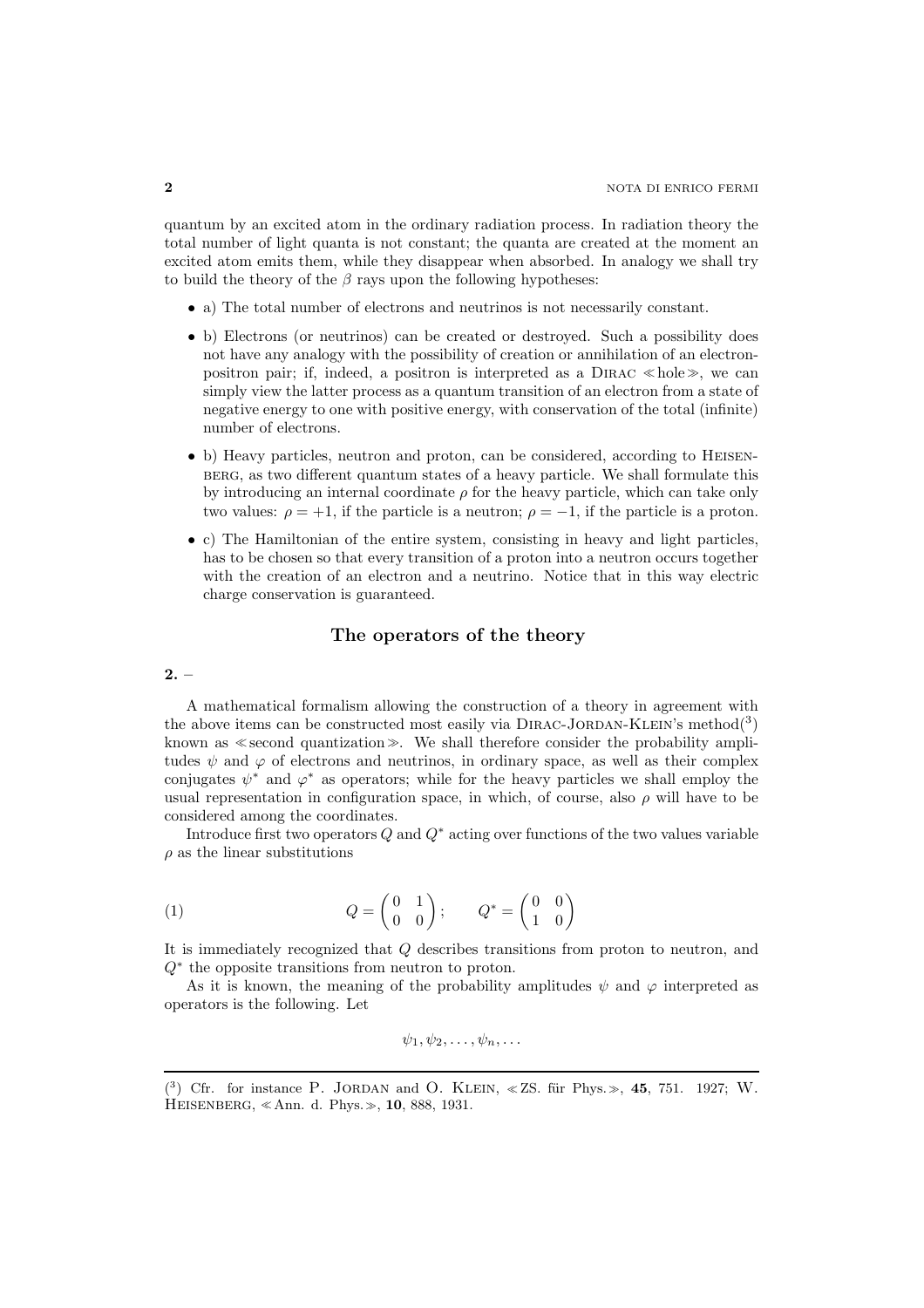be a system of individual quantum states for the electrons. Let then

(2) 
$$
\psi = \sum_s \psi_s a_s, \qquad \psi^* = \sum_s \psi_s^* a_s^*,
$$

The amplitudes  $a_s$  and their conjugated  $a_s^*$  are operators acting on functions of the occupation numbers  $N_1, N_2, \ldots$  of the individual states. If PAULI's principle holds each of the  $N_s$  can only take values 0, 1; and the operators  $a_s, a_s^*$  are defined as follows:

(3) 
$$
a_s^* \Psi(N_1, N_2, \dots, N_s, \dots) = (-1)^{N_1 + N_2 + \dots + N_{s-1}} (1 - N_s) \Psi(N_1, N_2, \dots, 1 - N_s, \dots)
$$

$$
a_s \Psi(N_1, N_2, \dots, N_s, \dots) = (-1)^{N_1 + N_2 + \dots + N_{s-1}} N_s \Psi(N_1, N_2, \dots, 1 - N_s, \dots)
$$

The operator  $a_s^*$  induces creation of an electron in the quantum state s while the operator a<sup>s</sup> induces its destruction.

Correspondingly to (2) we shall set, for the neutrinos:

(4) 
$$
\varphi = \sum_{\sigma} \varphi_{\sigma} b_{\sigma}; \qquad \varphi^* = \sum_{\sigma} \varphi_{\sigma}^* b_{\sigma}^*;
$$

The complex conjugated  $b_{\sigma}$  and  $b_{\sigma}^*$  operate on the functions of the occupation numbers  $M_1, M_2, \ldots, M_{\sigma}, \ldots$  of the individual quantum states  $\varphi_1, \varphi_2, \ldots, \varphi_{\sigma}, \ldots$  of neutrinos. Admitting that also such particles follow PAULI's principle, the numbers  $M_{\sigma}$  can take only the two values 0, 1; and it is

$$
(5)^{b_{\sigma}^{*}\Psi(M_{1},M_{2},\ldots,M_{\sigma},\ldots)}_{b_{\sigma}\Psi(M_{1},M_{2},\ldots,M_{\sigma},\ldots)} = (-1)^{M_{1}+M_{2}+\ldots+M_{\sigma-1}}(1-M_{\sigma})\Psi(M_{1},M_{2},\ldots,1-M_{\sigma},\ldots)
$$
  

$$
(5)^{b_{\sigma}^{*}\Psi(M_{1},M_{2},\ldots,M_{\sigma},\ldots)} = (-1)^{M_{1}+M_{2}+\ldots+M_{\sigma-1}}M_{\sigma}\Psi(M_{1},M_{2},\ldots,1-M_{\sigma},\ldots)
$$

The operators  $b_{\sigma}$  and  $b_{\sigma}^*$  determine respectively disappearance and creation of a neutrino in the state  $\sigma.$ 

# The Hamiltonian function

 $3. -$ 

Energy of the total system, consisting in the heavy and light particles, is the sum of the energy  $H_{heavy}$  of heavy particles + the energy  $H_{light}$  of the light particles + the interaction energy between the light and heavy particles.

Restricting, for simplicity, consideration to only one heavy particle, we shall write the first term in the form

(6) 
$$
H_{heavy} = \frac{1+\rho}{2}\mathcal{N} + \frac{1-\rho}{2}\mathcal{P}
$$

where  $\mathcal N$  and  $\mathcal P$  are the operators representing the energy of the neutron and the proton. Notice indeed that for  $\rho = +1$  (neutron) Eq.(6) reduces to N; while for  $\rho = -1$  (proton) it reduces to P.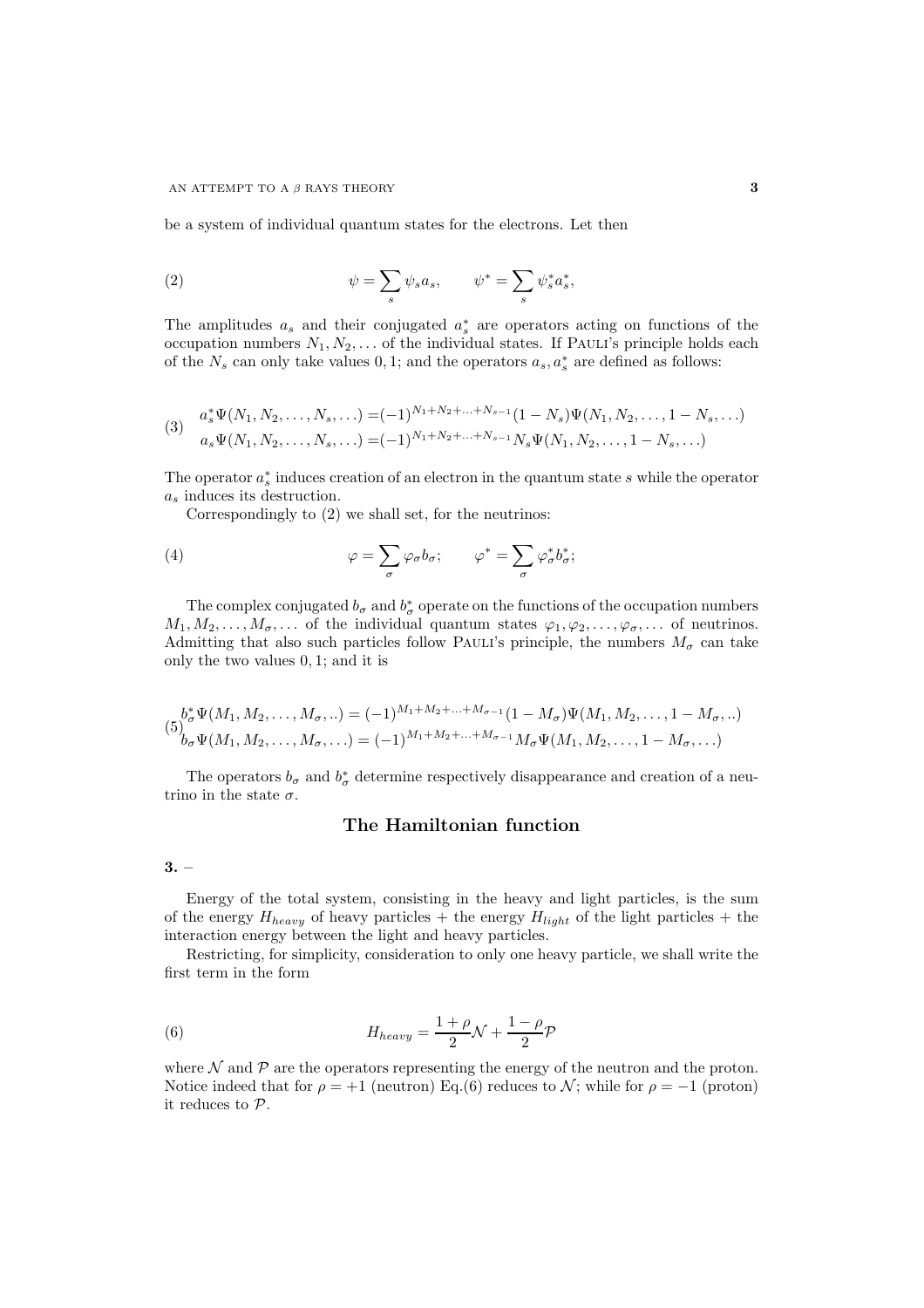To write the energy  $H_{light}$  in the simplest way, we shall take stationary states for the quantum states  $\psi_s, \varphi_s$  of electrons and neutrinos. For the electrons we shall take the eigenfunctions in the Coulombian field of the nucleus (suitably screened to take into account the action of the atomic electrons); for neutrinos we shall simply take De Broglie plane waves, because forces possibly acting on neutrinos are certainly extremely weak. Let  $H_1, H_2, \ldots, H_s, \ldots$  and  $K-1, K_2, \ldots, K_{\sigma}$ , ... the energies of the stationary states of the electrons and of the neutrinos: we shall then have

(7) 
$$
H_{light} = \sum_{s} H_{s} N_{s} + \sum_{\sigma} K_{\sigma} M_{\sigma}
$$

We are left with writing the interaction energy. It consists first in the Coulombian energy between proton and electron; in the case of heavy nuclei, however, the attraction exercised by a single proton is not very important $(4)$  and in any event it does not contribute to the  $\beta$  decay process. To avoid complicating needlessly the matter we shall not take this term into account. We must instead add to the Hamiltonian a term to satisfy condition c) of Sec.1.

A term that necessarily couples the transformation of a proton into a neutron with an electron and neutrino creation has, according to the results of Sec.2, the form

$$
(8) \tQ^* a_s^* b_\sigma^*
$$

while the conjugate operator

(8')  $Qa_s b_\sigma$ 

couples the inverse processes (transmutation of a proton into a neutron and disappearance of an electron and a neutrino).

A term satisfying condition c) will then have the form

(9) 
$$
\mathcal{H} = Q \sum_{s,\sigma} c_{s\sigma} a_s b_\sigma + Q^* \sum_{s,\sigma} c^*_{s\sigma} a^*_s b^*_\sigma
$$

where  $c_{s\sigma}$  and  $c_{s\sigma}^*$  are quantities that can depend upon coordinates, momenta, etc... of the heavy particle.

Further determination of  $H$  cannot be done other than by a maximum simplicity criterion; naturally, however, the possibilities of choices of  $H$  are constrained by the need that  $H$  be invariant under change of coordinates and that it should satisfy linear momentum conservation.

If at first we neglect relativistic effects the simplest choice for  $Eq.(9)$  is the following

(10) 
$$
\mathcal{H} = g \left[ Q \psi(x) \varphi(x) + Q^* \left[ \psi^*(x) \varphi^*(x) \right] \right]
$$

Eq.(10) by no means represents the only possible choice of  $H$ ; equally admissible would be any scalar expression like like

$$
L(p)\,\psi(x)M(p)\varphi(x)N(p)+c.c.
$$

<sup>(</sup> 4 ) Coulombian attraction due to the many other protons must, naturally, be taken into account as a static field.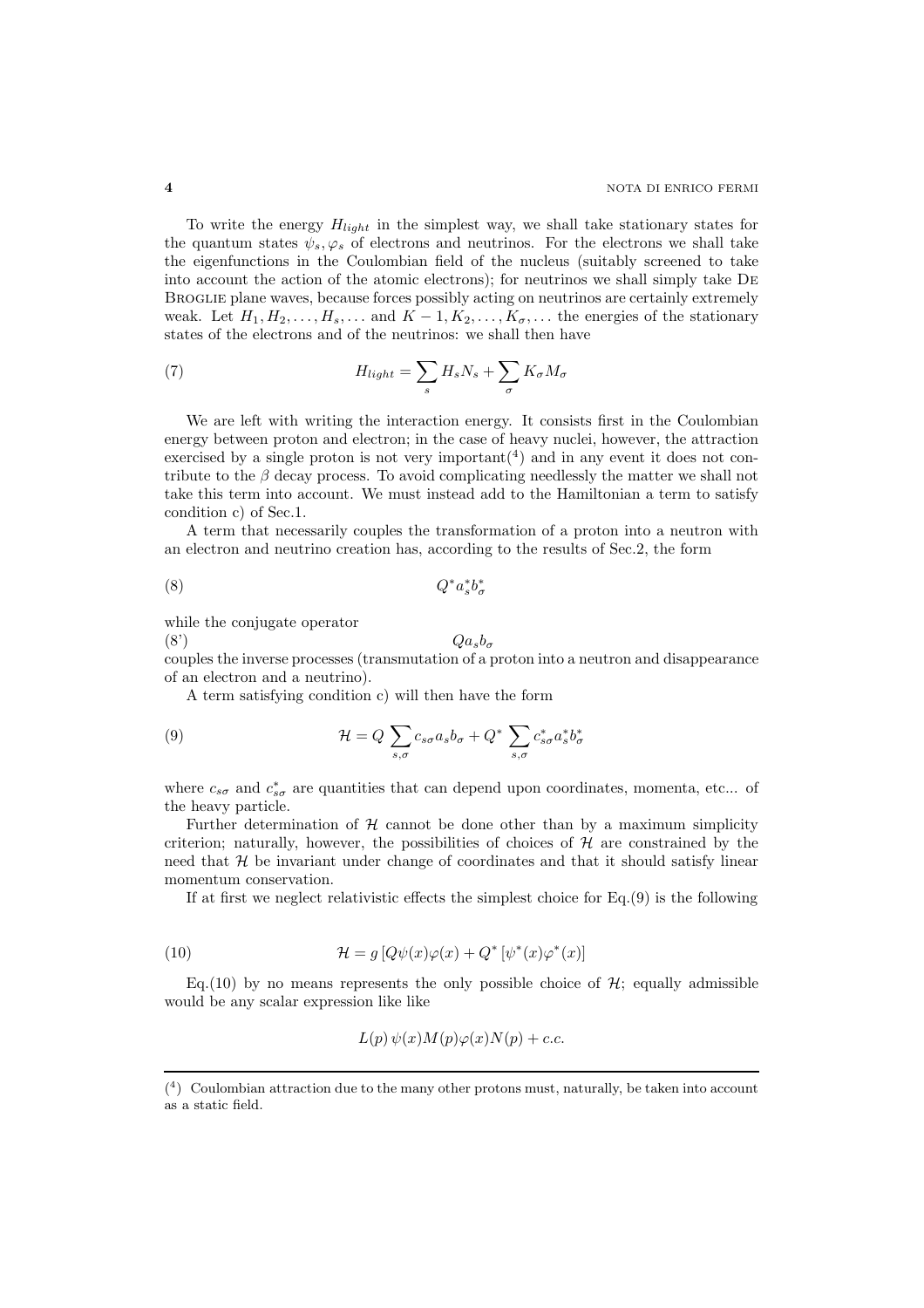where  $L(p)$ ,  $M(p)$ ,  $N(p)$  are suitable functions of the heavy particle. Since, on the other hand, consequences of Eq. (10) have shown to be in agreement with experimental data it seems useless, for the time being, to have recourse to more complicated expressions.

It is however essential to extend Eq.(10) to treat relativistically at least light particles. Of course, even such a generalization does not seem possible without some degree of arbitrariness. The most general solution to the problem appears to be the following: relativistically, instead of  $\psi$  and  $\varphi$ , there are two four-ples  $\psi_1, \psi_2, \psi_3, \psi_4$  and  $\varphi_1, \varphi_2, \varphi_3, \varphi_4$ of DIRAC's functions. Consider the 16 bilinear independent combinations of  $\psi_1, \psi_2, \psi_3, \psi_4$ and  $\varphi_1, \varphi_2, \varphi_3, \varphi_4$ . When the system of reference undergoes a LORENTZ transformation, the 16 bilinear combinations undergo a linear substitution, which yields a representation of the Lorentz group. In particular the four bilinear combinations

(11)  
\n
$$
A_0 = -\psi_1 \varphi_2 + \psi_2 \varphi_1 + \psi_3 \varphi_4 - \psi_4 \varphi_3
$$
\n
$$
A_1 = \psi_1 \varphi_3 - \psi_2 \varphi_4 - \psi_3 \varphi_1 + \psi_4 \varphi_2
$$
\n
$$
A_2 = i\psi_1 \varphi_3 + i\psi_2 \varphi_4 - i\psi_3 \varphi_1 - i\psi_4 \varphi_2
$$
\n
$$
A_3 = -\psi_1 \varphi_4 - \psi_2 \varphi_3 + \psi_3 \varphi_2 + \psi_4 \varphi_1
$$

are transformed as the components of a quadrivector, *i.e.* as the components of the electromagnetic quadripotential.<sup>(5)</sup> It is therefore natural to introduce in the Hamiltonian of the heavy particle the four quantities

$$
g\left(QA_i + Q^*A_i^*\right)
$$

as in the corresponding quadripotential. Here is met a difficulty depending on the lack of knowledge of a relativistic wave equation for the heavy particles. Nevertheless, if the heavy particle speed is small compared to c, it will be possible to consider only the term corresponding to  $eV$  (*V* being the scalar potential) and write

(12) 
$$
\mathcal{H} = g \left[ Q(-\psi_1 \varphi_2 + \psi_2 \varphi_1 + \psi_3 \varphi_4 - \psi_4 \varphi_3) + \right. \\ + Q^*(-\psi_1^* \varphi_2^* + \psi_2^* \varphi_1^* + \psi_3^* \varphi_4^* - \psi_4^* \varphi_3^*) \right]
$$

To the latter term others must be added of the order  $v/c$ . However, for the time being, we shall neglect such terms, because the neutrons and protons speeds in the nuclei are usually small compared to  $c$  (Cfr.  $\S$ 9).

<sup>(5</sup>) **Translator's comment** This means using  $A^{\mu} = \psi^T g^{\mu} \varphi$  with

$$
g^{0} = \begin{pmatrix} -i\sigma_{y} & 0 \\ 0 & i\sigma_{y} \end{pmatrix}, g^{1} = \begin{pmatrix} 0 & \sigma_{z} \\ -\sigma_{z} & 0 \end{pmatrix}, g^{2} = \begin{pmatrix} 0 & i \\ -i & 0 \end{pmatrix}, g^{3} = \begin{pmatrix} 0 & -\sigma_{x} \\ \sigma_{x} & 0 \end{pmatrix}
$$

hence  $g^0 \equiv \delta$ , see Eq.(14), and  $g^j = -\delta \begin{pmatrix} 0 & \sigma_j \\ 0 & 0 \end{pmatrix}$  $\sigma_j=0$  $, j = 1, 2, 3$ , with the usual Pauli matrices  $\sigma_j$ . The matrices are determined by requiring that the spinor trasformation  $\varphi'(x) = S(\Lambda)\varphi(\Lambda^{-1}x)$ defines a covariant vector: i.e.  $S^{T}(\Lambda)g^{\nu}S(\Lambda) = \Lambda^{\nu}{}_{\mu}g^{\mu}$  for any Lorentz tranformation  $\Lambda$  (therefore the  $g^{\mu}$  are not the usual  $\gamma$ -matrices). This is obtained from the infinitesimal generator of Lorentz transformations  $T = \sum_{\mu,\nu}$  $\frac{1}{8}\lambda^{\mu\nu}\H(\gamma_\mu\gamma_\nu-\gamma_\nu\gamma_\mu)\equiv\sum_{\mu<\nu}$  $\frac{1}{2}\lambda^{\mu\nu}\gamma_{\mu}\gamma_{\nu}$  (see S. Schweber, An introduction to relativistic quantum field theory, Row-Peterson &Co., 1961, p.77, Eq.(78)), with  $\lambda^{\mu\nu} = -\lambda^{\nu\mu}$  by successively choosing  $\lambda^{\mu\nu} = 0$  except  $\lambda^{0j} = -\lambda^{j0} = 1$ ,  $j = 1, 2, 3$ .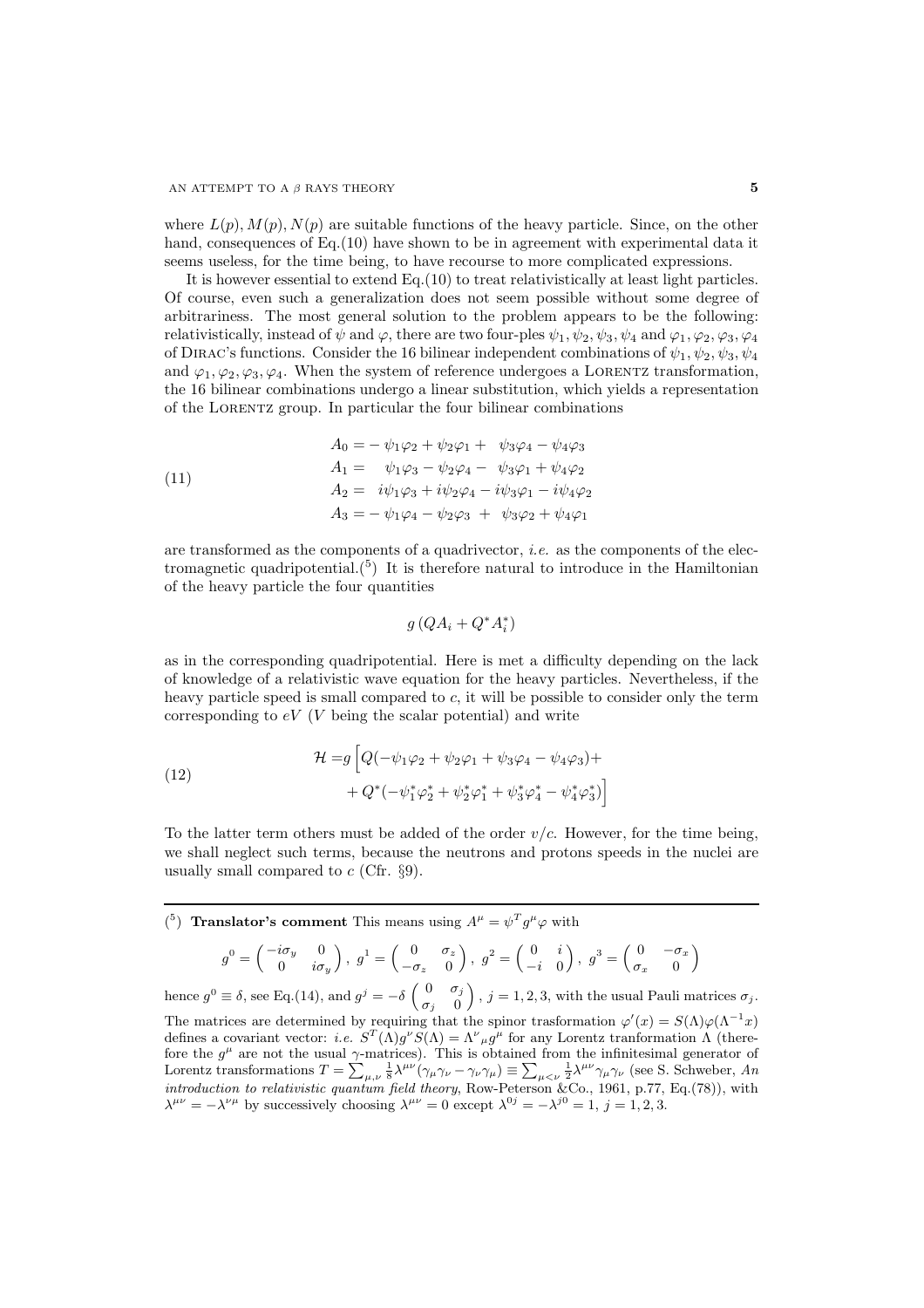In a symbolic matrix representation  $Eq.(12)$  can be written

(13) 
$$
\mathcal{H} = g \left[ Q \widetilde{\psi}^* \, \delta \, \varphi + Q^* \widetilde{\psi} \delta \varphi^* \right]
$$

where  $\psi$  and  $\varphi$  are understood to be written as single column matrices, and the tilde sign transforms a matrix into the transposed conjugated; furthermore it is

(14) 
$$
\delta = \begin{pmatrix} 0 & -1 & 0 & 0 \\ 1 & 0 & 0 & 0 \\ 0 & 0 & 0 & 1 \\ 0 & 0 & -1 & 0 \end{pmatrix}
$$

With the above notations one finds, comparing Eq.(12) and (9)

(15) 
$$
c_{s\sigma} = g\widetilde{\psi}_s^*\delta\varphi_\sigma; \qquad c_{s\sigma}^* = g\widetilde{\psi}_s\delta\varphi_\sigma^*
$$

where  $\psi_s$  and  $\varphi_{\sigma}$  represent the normalized eigenfunctions with four components of the electron states s and of the neutrino states  $\sigma$ , considered as functions of the position  $(x, y, z)$  occupied by the heavy particle.

### The perturbation matrix

 $4. -$ 

With the just established Hamiltonian it is possible to develop the  $\beta$  decay theory in complete analogy with radiation theory. In the latter, the Hamilton function consists, as is known, of the sum: atom Energy +Radiation field Energy + Interaction between atom and radiation; the last term is considered as a perturbation of the other two. Analogously we shall take as unperturbed Hamiltonian

(16) Hheavy + Hlight.

Perturbation is represented by the interaction term Eq,(13).

Quantum states of the unperturbed system can be enumerated as follows:

(17) 
$$
(\rho, n, N_1, N_2, \dots, N_s, \dots, M_1, M_2, \dots, M_{\sigma}, \dots)
$$

where the first number  $\rho$  assumes one of the values  $\pm 1$ , indicating whether the heavy particle is a neutron or a proton. The second number indicates the neutron or the proton quantum state. For  $\rho = +1$  (neutron) let the corresponding eigenfunction be

$$
(18) \t\t\t u_n(x)
$$

while for  $\rho = -1$  (proton) let the eigenfunction be

$$
(19) \t\t v_n(x)
$$

The remaining numbers  $N_1, N_2, \ldots, N_s, \ldots, M_1, M_2, \ldots, M_\sigma, \ldots$  can only take values 0, 1 and indicate which electron and neutrino states are occupied.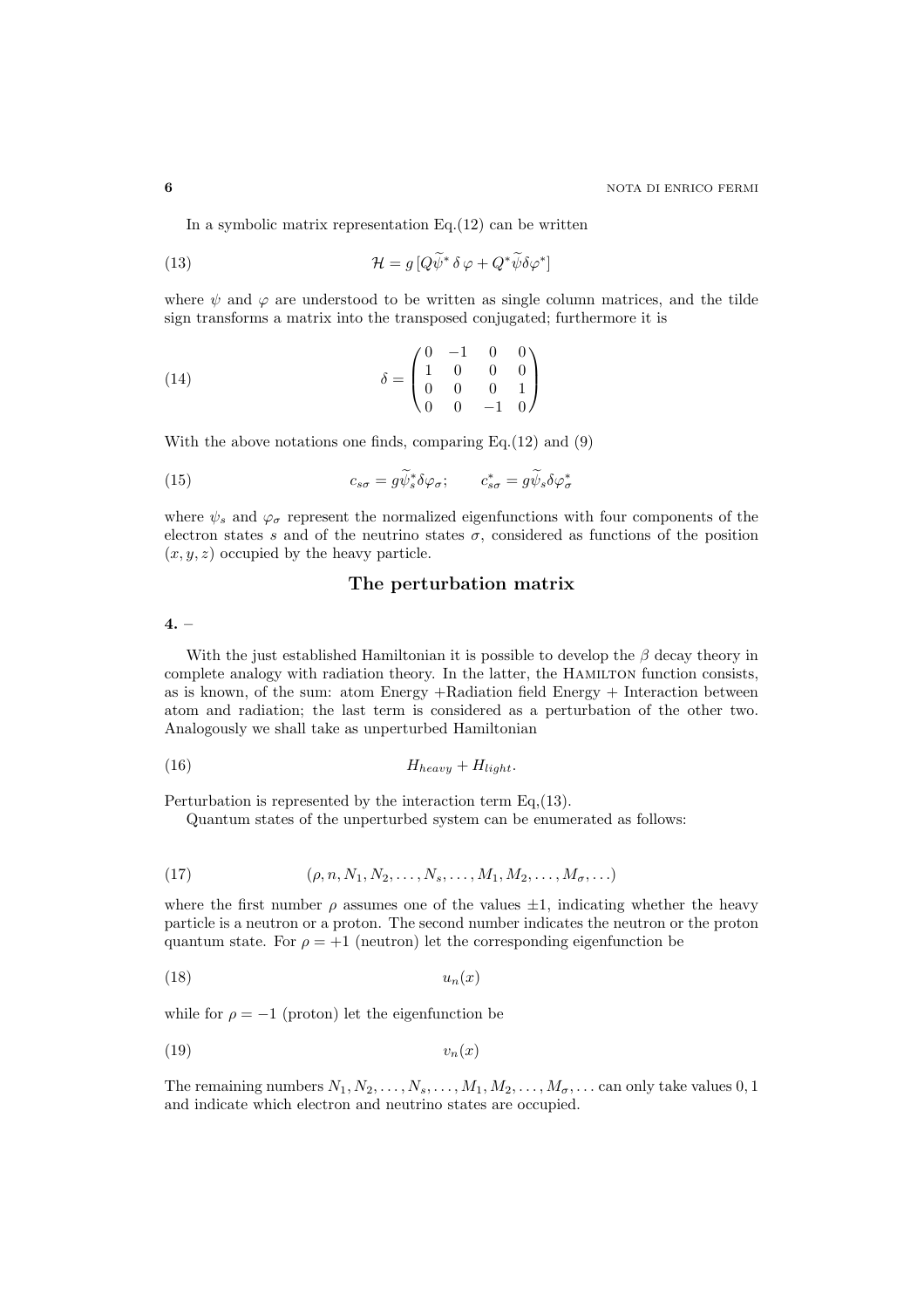#### AN ATTEMPT TO A  $\beta$  RAYS THEORY 7

Examining the general form Eq.(9) of the perturbation energy, it is immediately realized that it has non zero matrix elements only for transitions in which either a heavy particle is changed from proton to neutron while at the same time an electron and a neutrino are created, or viceversa.

Through Eqs.  $(1),(3),(5),(9),(18),(19)$  it is easily found that the corresponding matrix element is

(20) 
$$
\mathcal{H}_{-1mN_1N_2...1_s...M_1M_2...1_{\sigma...}}^{1n N_1N_2...0_s...M_1M_2...0_{\sigma...}} = \pm \int v_m^* c_{s\sigma}^* u_n d\tau
$$

where the integration has to be extended to the whole configurations space of the heavy particle (except over the coordinate  $\rho$ ); the sign  $\pm$  means more precisely

$$
(-1)^{N_1+N_2+\ldots+N_{s-1}+M_1+M_2+\ldots+M_{\sigma-1}}
$$

and disappears from the calculations that will follow. To the opposite transition corresponds a matrix element complex conjugate of Eq.(20).

Taking Eq. $(15)$ , Eq. $(20)$  becomes

(21) 
$$
\mathcal{H} \, \frac{1n \, 0_s 0_\sigma}{-1 m 1_s 1_\sigma} = \pm g \int v_m^* u_n \widetilde{\psi}_s \delta \varphi_\sigma^* d\tau
$$

where, for brevity, we omitted writing in the  $r.h.s.$  all labels which remain unchanged.

# Theory of  $\beta$  decays

5. –

 $A \beta$  decay is a process in which a nuclear neutron is transformed into a proton, while at the same time, with the above described mechanism, an electron is emitted, which is observed as a  $\beta$  particle, and a neutrino. To compute the probability of such a process we shall admit that, at time  $t = 0$ , there is a neutron in a nuclear state with eigenfunction  $u_n(x)$ , and that furthermore the electronic state s and the neutrino state  $\sigma$  are not occupied, *i.e.*  $N_s = M_\sigma = 0$ . At  $t = 0$  it will therefore be possible to suppose equal to 1 the probability amplitude of the state  $(1, n, 0_s, 0_\sigma)$ , *i.e.* 

(22) 
$$
a_{1,n,0_s,0_\sigma} = 1
$$

while initially the probability amplitude of the state  $(-1, m, 1<sub>s</sub>, 1<sub>\sigma</sub>)$ , in which the neutron is transformed into a proton with eigenfunction  $v_m(x)$  emitting and electron and a neutrino in the states  $s$  and  $\sigma$  vanishes.

Applying the usual formulae of perturbation theory we find, for a time short enough so that Eq.(22) is still approximately valid,

(23) 
$$
a_{-1,m,1_s,1_\sigma} = -\frac{2\pi i}{h} \mathcal{H} \begin{array}{cc} 1 & n \ 0 & s \ 0_\sigma \\ -1 & m \ 1_s \ 1_\sigma \end{array} \quad e^{\frac{2\pi i}{h}(-W + H_s + K_\sigma)t}
$$

where  $W$  indicates the energy difference between the neutron state and the proton state.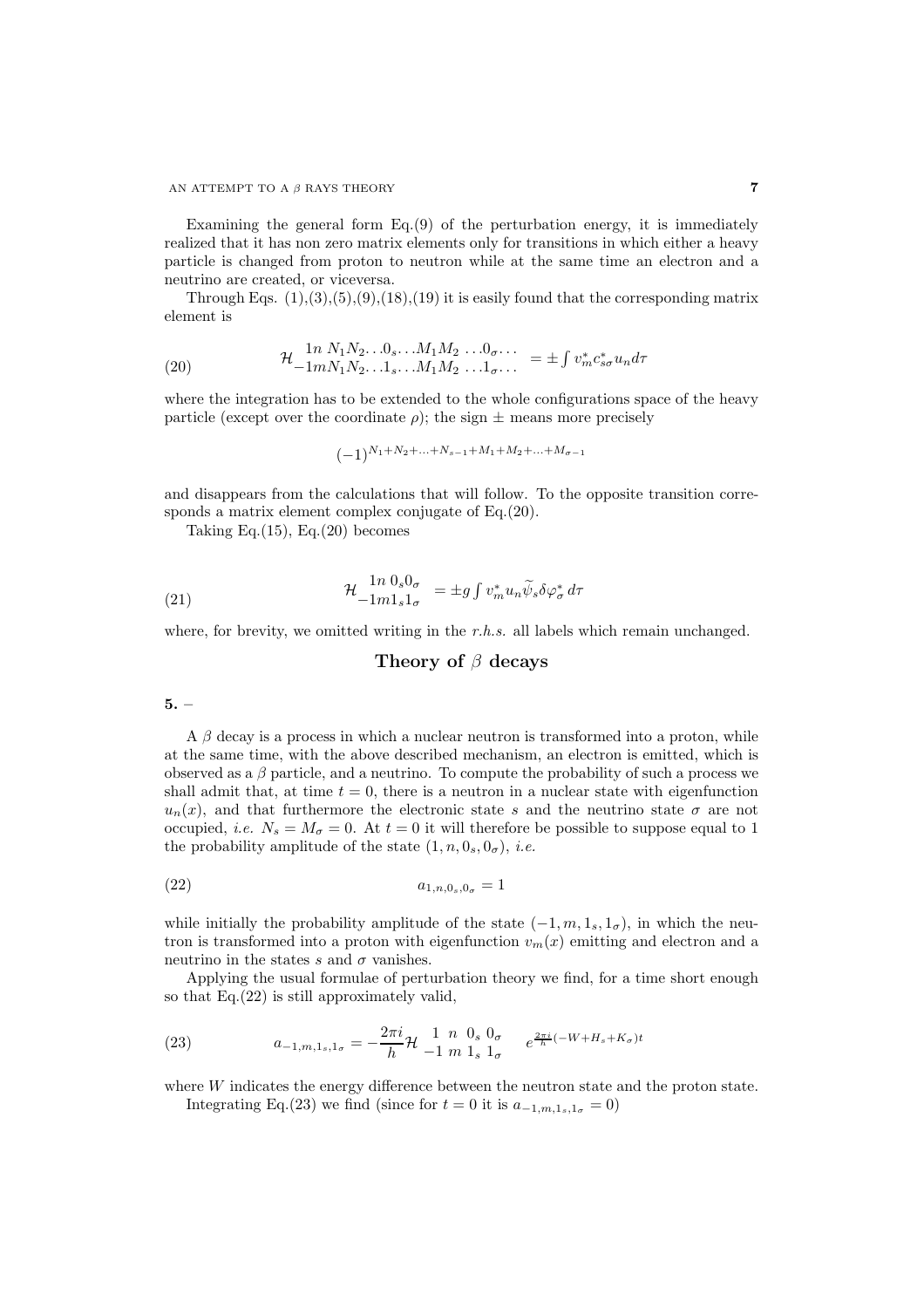(24) 
$$
a_{-1,m,1_s,1_\sigma} = -\mathcal{H} \t\begin{array}{cc} 1n \ 0_s 0_\sigma & \frac{e^{2\pi i} (-W + H_s + K_G)t}{-1m1_s 1_\sigma} \\ -W + H_s + K_\sigma \end{array}
$$

The probability of the considered transition is then

(25) 
$$
|a_{-1,m,1_s,1_\sigma}|^2 = 4 \left| \mathcal{H} \frac{\ln 0_s 0_\sigma}{-1 m 1_s 1_\sigma} \right|^2 \frac{\sin^2 \frac{\pi t}{h} (-W + H_s + K_\sigma)}{-W + H_s + K_\sigma}
$$

To compute the mean life of the neutron state  $u_n$  it is necessary to sum Eq.(25) over all unoccupied electron and neutrino states. An important simplification of such sum is obtained after remarking that the De Broglie wavelength for electron or neutrinos with energies of a few million Volts is considerably larger than the nucleus dimensions. It is therefore possible, at first approximation, to consider the eigenfunctions  $\psi_s$  and  $\varphi_{\sigma}$ as constants within the nucleus size. Eq. (21) thus becomes

(26) 
$$
\mathcal{H} \frac{1n \, 0_s 0_\sigma}{-1 m 1_s 1_\sigma} = \pm g \, \widetilde{\psi}_s \, \delta \, \varphi_\sigma^* \int v_m^* u_n d\tau
$$

where, here and in the following,  $\psi_s$  and  $\varphi_\sigma$  must be intended to be evaluated in the nucleus (Cfr. §8). From Eq.(26) we deduce

(27) 
$$
\left|\mathcal{H}\right|_{-1m}^{1n} \frac{0_s 0_\sigma}{1_\sigma! \mathbf{1}_\sigma} \big|^2 = g^2 \left| \int v_m^* u_n d\tau \right|^2 \widetilde{\psi} \delta \varphi_\sigma^* \widetilde{\varphi}_\sigma^* \delta \psi_\sigma.
$$

The neutrino states  $\sigma$  are determined by their momentum  $p_{\sigma}$  and by the spin direction. If, for ease of normalization, quantization is performed inside a volume  $\Omega$ , with dimensions which will be eventually let to infinity, the normalized neutrino eigenfunctions are DIRAC's plane waves with density  $\Omega$ . Easy algebraic considerations allow us to perform in Eq(26) the average with respect to all orientations of  $p_{\sigma}$  and of the spin. (In so doing only the positive energy states must be considered; the negative energy states must be eliminated via an artifice similar to Dirac's holes theory). One gets

(28) 
$$
\overline{\left|\mathcal{H}_{-1m1_{s}1_{\sigma}}^{1n 0_{s}0_{\sigma}}\right|^{2}} = \frac{g^{2}}{4\Omega} \left| \int v_{m}^{*} u_{n} d\tau \right|^{2} \left(\widetilde{\psi}_{s} \psi_{s} - \frac{\mu c^{2}}{K_{\sigma}} \widetilde{\psi}_{s} \beta \psi_{s}\right)
$$

where  $\mu$  is the neutrino mass at rest and  $\beta$  is DIRAC's matrix

(29) 
$$
\begin{pmatrix} 1 & 0 & 0 & 0 \ 0 & 1 & 0 & 0 \ 0 & 0 & -1 & 0 \ 0 & 0 & 0 & -1 \ \end{pmatrix}
$$

Remarking that the number of neutrino states with positive energy and momentum between  $p_{\sigma}$  and  $p_{\sigma} + dp_{\sigma}$  is  $8\pi \Omega p_{\sigma}^2 dp_{\sigma}/h^3$  and that  $\partial K_{\sigma}/\partial p_{\sigma} = v_{\sigma}$ , with  $v_{\sigma}$  the neutrino speed in the state  $\sigma$  and finally that Eq.(25) has a strong peak for the value  $p_{\sigma}$  for which there is no variation of the unperturbed energy, *i.e.* for which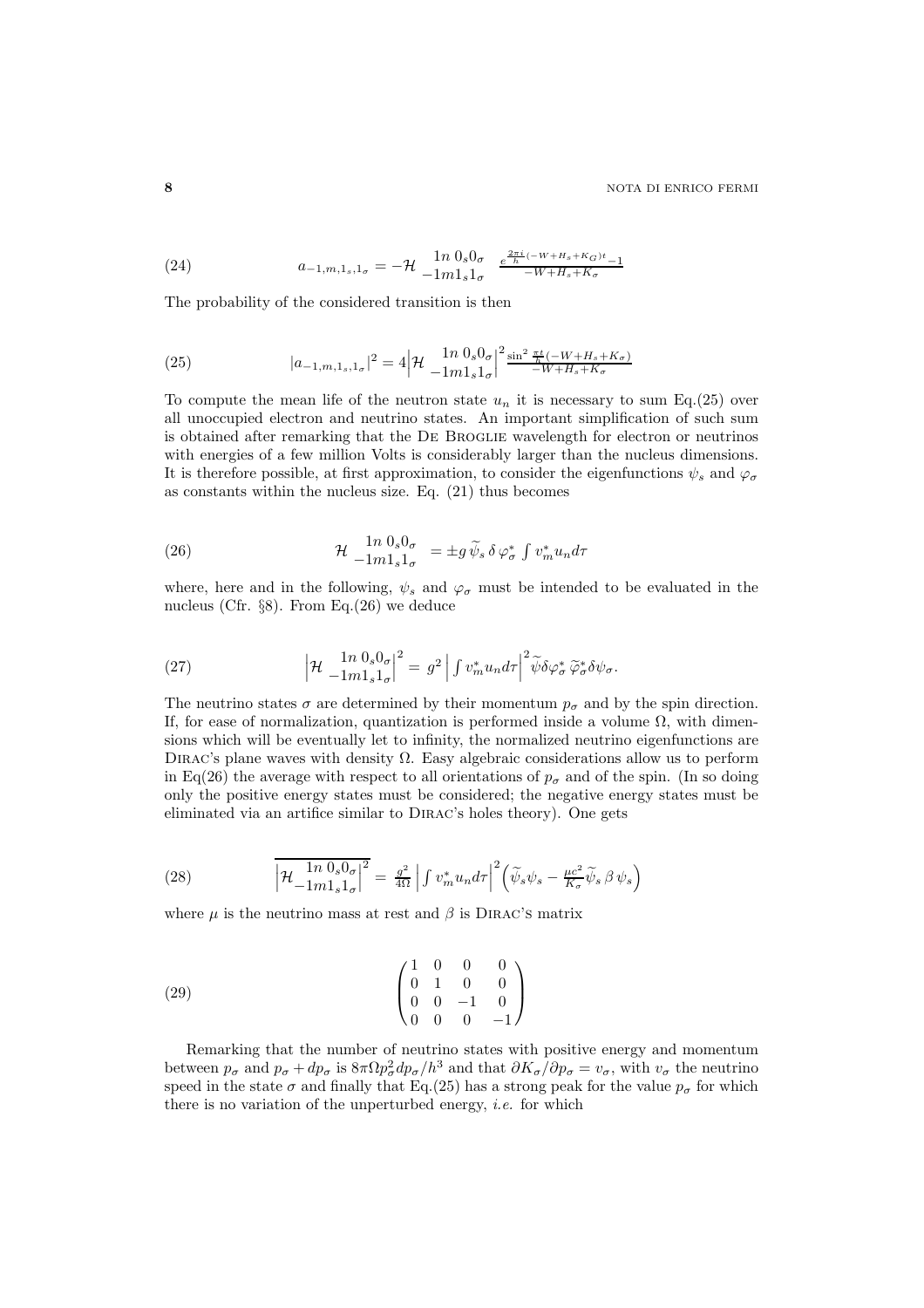$$
(30) \t\t -W + H_s + K_\sigma = 0
$$

it is possible to perform in the usual way<sup>(6</sup>) the sum of Eq.(25) with respect to  $\sigma$  and to find

(31) 
$$
t \cdot \frac{8\pi^2 g^2}{h^4} \Big| \int v_m^* n u_n d\tau \Big|^2 \frac{p_\sigma^2}{v_\sigma} \Big( \widetilde{\psi}_s \psi_s - \frac{\mu c^2}{K_\sigma} \widetilde{\psi}_s \beta \psi_s \Big)
$$

 $p_{\sigma}$  being the neutrino momentum value for which Eq.(30 holds.

# The elements that determine the transition probability

 $6. -$ 

Eq.(31) gives the probability that within time t a  $\beta$ -decay occurs in which the electron is emitted in the state  $s$ . As it should be, such probability is proportional to time  $(t$  has been supposed small in comparison with the mean life); the coefficient of  $t$  gives the transition probability for the considered process; it is

(32) 
$$
P_s = \frac{8\pi^3 g^2}{h^4} \Big| \int v_m^* n u_n d\tau \Big|^2 \frac{p_\sigma^2}{v_\sigma} \Big( \widetilde{\psi}_s \psi_s - \frac{\mu c^2}{K_\sigma} \widetilde{\psi}_s \beta \psi_s \Big)
$$

Remark that:

a) The free neutrino states have always  $K_{\sigma} \geq \mu c^2$ . It is therefore necessary, so that Eq.(30) can possibly be satisfied, that

$$
(33)\t\t\t H_s \le W - \mu c^2
$$

Equality corresponds to the upper limit of the  $\beta$ -rays spectrum.

b) furthermore for the non occupied electronic states  $H_s \geq mc^2$  and one finds, to make the  $\beta$  decay possible, the following condition

$$
(34) \t\t W \ge (m+\mu)c^2
$$

Hence in the nucleus there has to be an occupied neutronic state higher enough above a free protonic state in order that the  $\beta$  emission can occur.

c) According to Eq.(32)  $P_s$  depends on the eigenfunctions  $u_n$  and  $v_m$  of the heavy particle in the nucleus, through the matrix element

(35) 
$$
Q_{mn}^* = \int v_m^* u_n^* d\tau
$$

 $(6)$  For a description of the methods that are used to perform such sums cfr. and review article about the radiation theory. For instance E. Fermi, <sup>≪</sup> Rev. of Mod. Phys≫, 4, 87, 1932.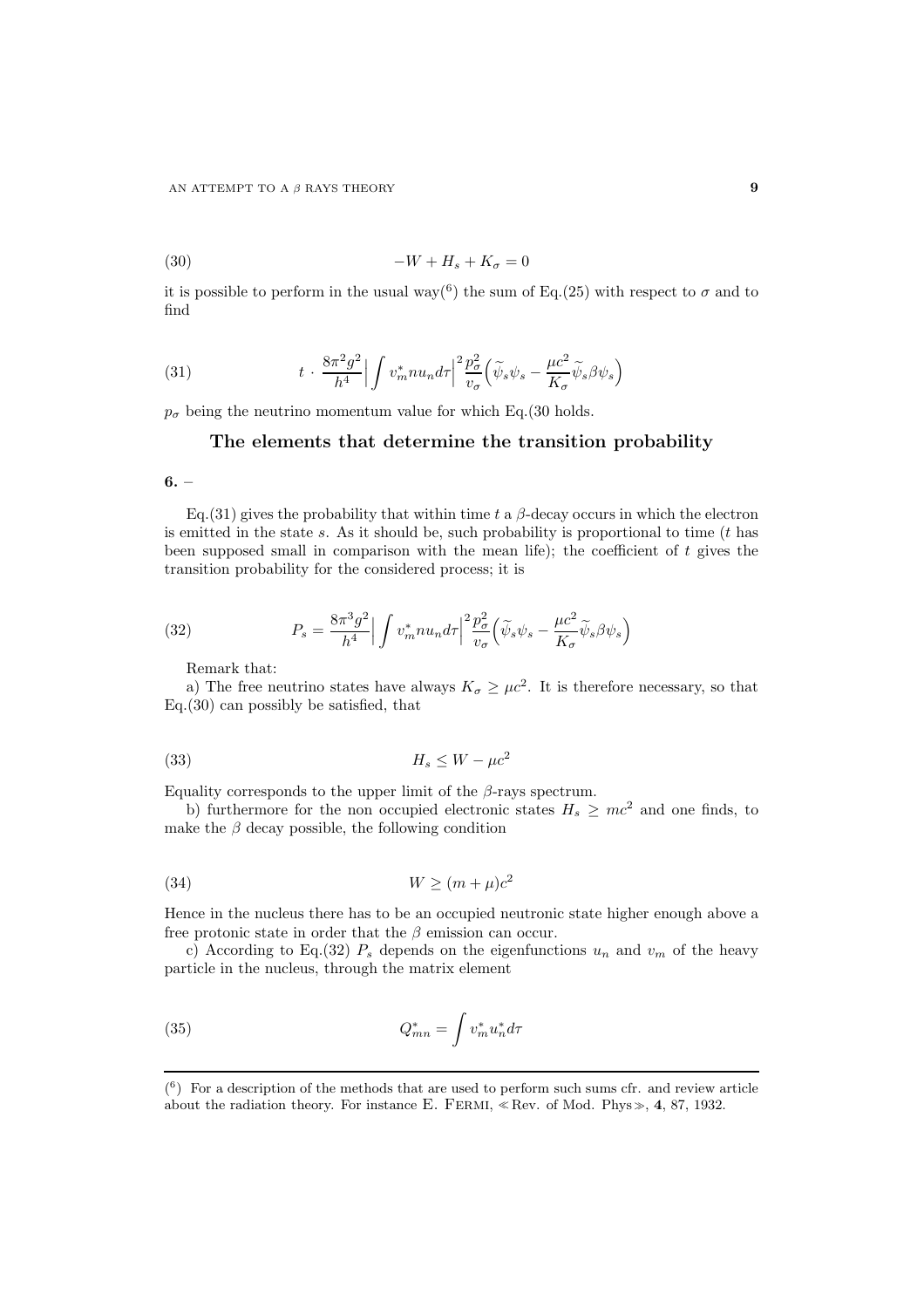Such matrix element plays, in the  $\beta$ -rays theory, a role analogous to the one of the electric moment matrix element in radiation theory. The matrix element in Eq.(35) has normally size of order 1; however it often happens that, due to particular symmetries of the eigenfunctions  $u_n$  and  $v_m^*$ ,  $Q_{mn}^*$  vanishes exactly. In such cases we shall call the  $\beta$ -transitions *forbidden*. But one should not expect that the forbidden transitions are really impossible, because Eq.(32) is only an approximate formula. We shall come back on this point in Sec.9.

### The neutrino mass

7. –

The transition probability Eq.(32) determines, among other properties, the form of the  $\beta$  rays continuum spectrum. We shall discuss here how the form of such spectrum depends on the neutrino rest mass, so that this mass can be determined by comparison with the experimentally observed form of the spectrum. The mass  $\mu$  appears in Eq.(32) in the factor  $p_{\sigma}^2/v_{\sigma}$  in particular. The  $\mu$  dependence of the form of the energy distribution curve is specially strong near the  $\beta$  rays maximum energy  $E_0$ . It is easily recognized that the distribution curve for energies  $E$  near the maximum value  $E_0$ , behaves, aside from a E independent factor, as

(36) 
$$
\frac{p_{\sigma}^2}{v_{\sigma}} = \frac{1}{c^2} (\mu c^2 + E_0 - E) \sqrt{(E_0 - E)^2 + 2\mu c^2 (E_0 - E)}
$$

In Fig.1 the end of the distribution curve is represented for  $\mu = 0$ , and for a small value of  $\mu$  or for a large one. The closer similarity with the experimental curves is achieved for  $\mu = 0$ . Therefore we reach the conclusion the the neutrino mass is zero or, in any case, is small compared to the electron  $\text{mass}(7)$ . In the following calculations we shall set, for simplicity,  $\mu = 0$ .

Then, taking also into account Eq.(30),

(37) 
$$
v_{\sigma} = c;
$$
  $K_{\sigma} = cp_{\sigma};$   $p_{\sigma} = \frac{K_{\sigma}}{c} = \frac{W - H_s}{c}$ 

and inequalities eq.(33) and (34) become:

$$
(38) \t\t\t H_s \le W; \t\t W \ge mc^2
$$

Finally the transition probability Eq.(32) takes the form

(39) 
$$
P_s = \frac{8\pi^3 g^2}{c^3 h^4} \left| \int v_m^* u_n d\tau \right|^2 \widetilde{\psi}_s \psi_s (W - H_s)^2.
$$

 $(7)$  In a recent note F. PERRIN,  $\ll$  C.R.  $\gg$ , 197, 1625, 1933, reaches via quantitative arguments the same conclusion.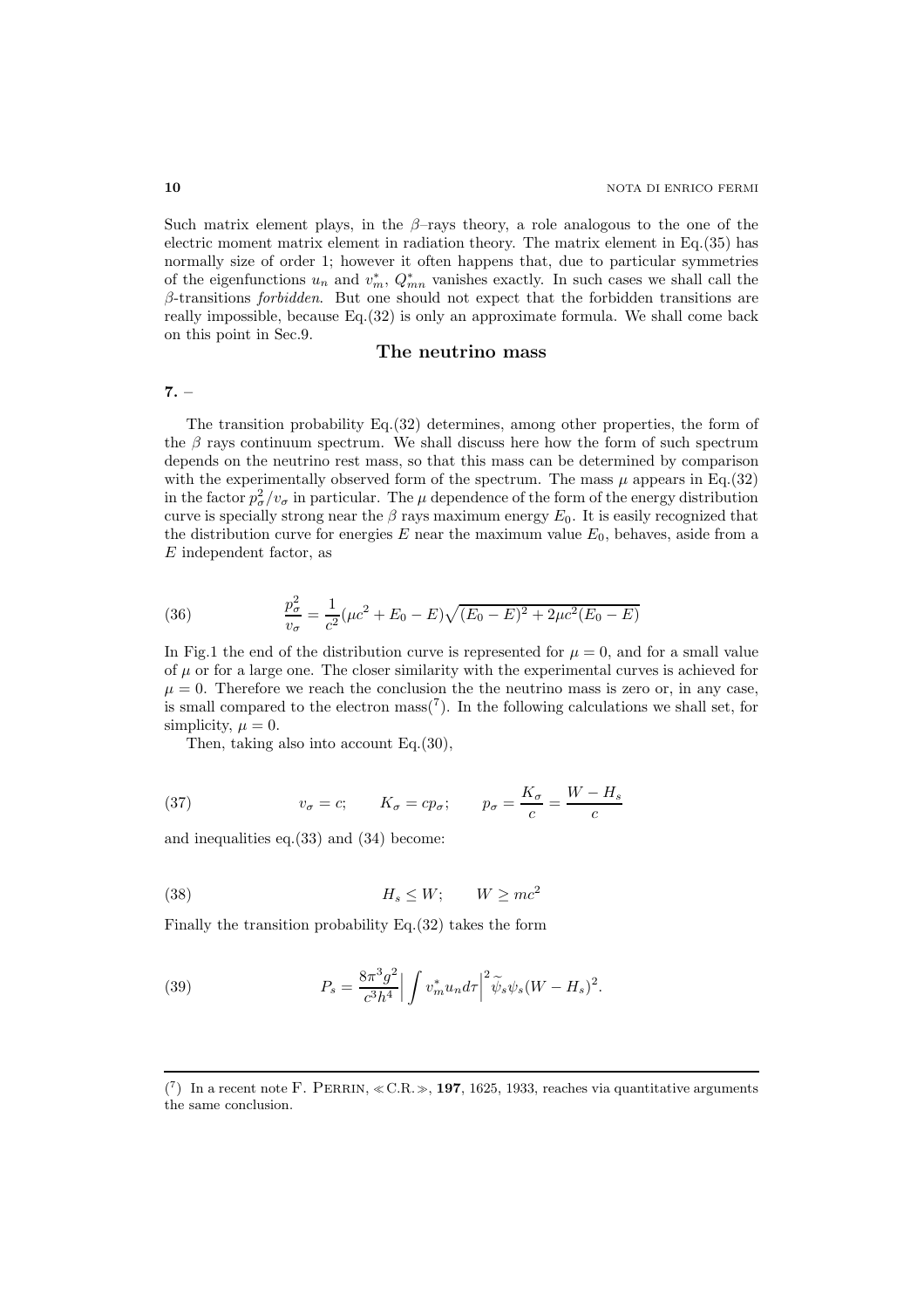# Lifetime and form of the energy distribution curve for allowed transitions.

8. –

From Eq.(39) it is possible to derive a formula expressing how many  $\beta$  transitions, in which the  $\beta$  particle receives a momentum between mc $\eta$  and  $mc(\eta + d\eta)$ , take place per unit time. For this purpose it is necessary to compute the sum of the values of  $\psi_s \psi_s$  in the nucleus, over all states (in the continuum) which are within the indicated momentum interval. Note in this respect that the relativistic eigenfunctions



in Coulomb field for the states with  $j = \frac{1}{2}({}^2s_{1/2}$  and  ${}^2p_{1/2})$  become infinite in the center. On the other hand Coulomb's law is not valid up to the center of the nucleus, but only up to a distance from it larger than  $R$ , where  $R$  is the nuclear radius. A heuristic calculation shows that, under plausible hypotheses on the behavior of the electric potential in the nucleus interior, the value of  $\psi_s \psi_s$  in the center of the nucleus is very close to the value that  $\psi_s \psi_s$  would take, in the case of Coulomb's law, at distance R from the center. Applying the known formulae( ${}^{8}$ ) for the relativistic continuum spectrum eigenfunctions in Coulomb's field one finds via a somewhat lengthy, but without difficulties, calculations

(40) 
$$
\sum_{d\eta} \widetilde{\psi}_s \psi_s =
$$

$$
d\eta \cdot \frac{32\pi m^3 c^3}{h^3 \left[ \Gamma(3+2S) \right]^2} \left( \frac{4\pi m c R}{h} \right)^{2S} \eta^{2+2S} e^{\pi \gamma \frac{\sqrt{1+\eta^2}}{\eta}} \left| \Gamma(1+S+i\gamma \frac{\sqrt{1+\eta^2}}{\eta}) \right|^2
$$

where we set

(41) 
$$
\gamma = Z/137;
$$
  $S = \sqrt{1 - \gamma^2} - 1$ 

( 8 ) R.H. Hulme, <sup>≪</sup> Proc. Roy. Soc.≫, 188, 381, 1931.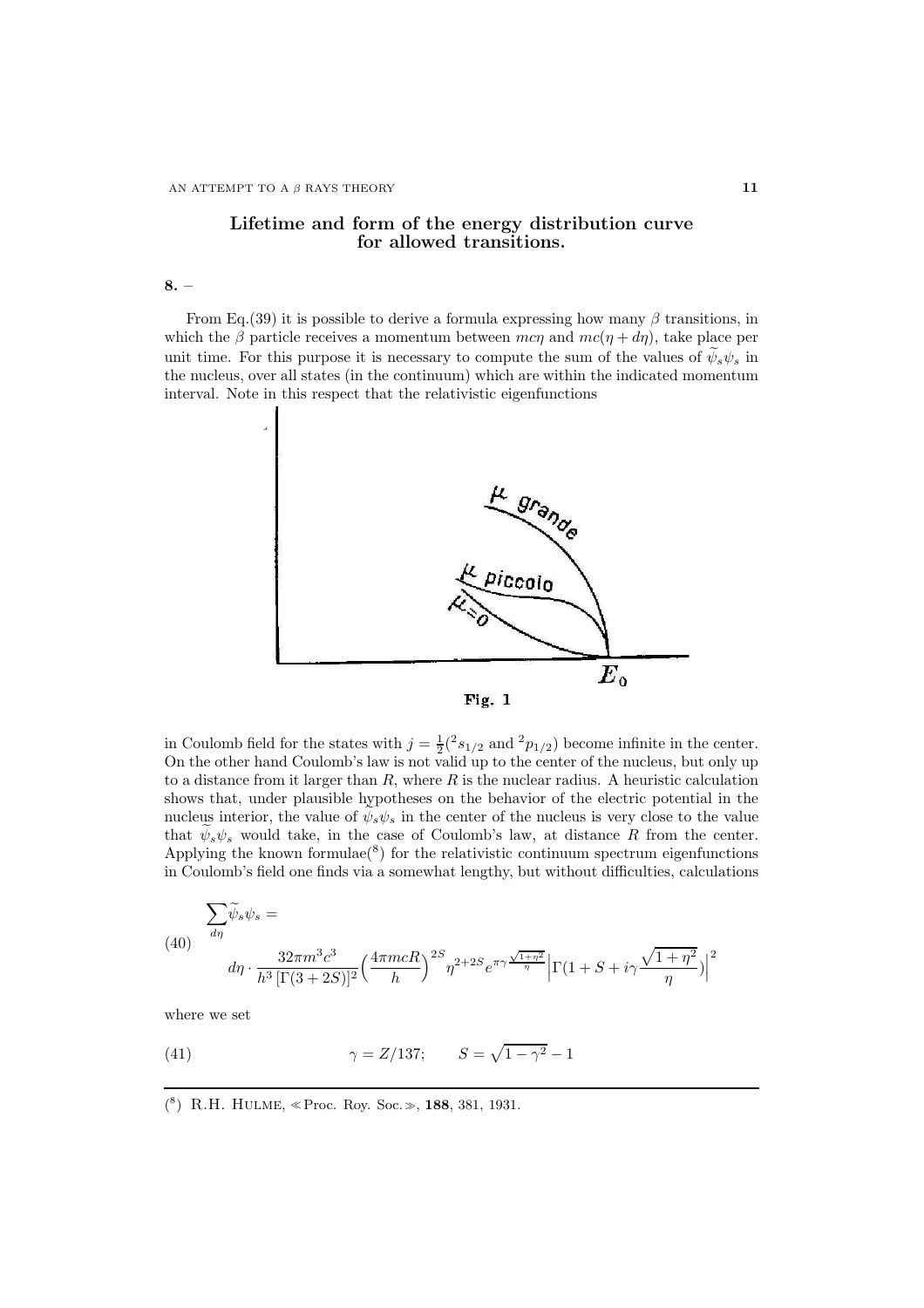The transition probability in an electronic state with momentum in the interval  $\mathit{mcd}\eta$ becomes therefore, see Eq.(39),

(42) 
$$
P(\eta)d\eta = d\eta \cdot g^2 \frac{256 \pi^4}{[\Gamma(3+2S)]^2} \frac{m^5 c^4}{h^7} \left(\frac{4\pi mcR}{h}\right)^{2S} \left| \int v_m^* u_n \, d\tau \right|^2 \eta^{2+2S}.
$$

$$
+ e^{\pi\gamma \frac{\sqrt{1+\eta^2}}{\eta}} \left| \Gamma(1+S+i\gamma \frac{\sqrt{1+\eta^2}}{\eta}) \right|^2 (\sqrt{1+\eta_0^2} - \sqrt{1+\eta^2})^2
$$

where  $\eta_0$  represents the maximum momentum of the emitted  $\beta$  rays, measured in units mc.

For the numerical evaluation of Eq.(42) let us consider the special value  $\gamma = 0.6$ , which corresponds to  $Z = 82.2$ , because the atomic numbers of radioactive elements are not far from this value. For  $\gamma = 0.6$ , from Eq.(41) we get  $S = -0.2$ . Furthermore we find that for  $\eta < 10$  we can set, with sufficient approximation,

(43) 
$$
\eta^{1.6} e^{0.6\pi \frac{\sqrt{1+\eta^2}}{\eta}} \left| \Gamma(0.8+0.6i \frac{\sqrt{1+\eta^2}}{\eta}) \right|^2 \simeq 4.5\eta + 1.6\eta^2
$$

Eq.(42) becomes, setting in it  $R = 9 \cdot 10^{-13}$ ,

(44) 
$$
P(\eta)d\eta = 1.75 \cdot 10^{95} g^2 \left| \int v_m^* u_n \, d\tau \right|^2 (\eta + 0.355 \eta^2) (\sqrt{1 + \eta_0^2} - \sqrt{1 + \eta^2})^2
$$

The inverse of the mean life is found by integrating Eq.(44) between 0 and  $\eta = \eta_0$ ; one finds

(45) 
$$
\frac{1}{\tau} = 1.75 \cdot 10^{95} g^2 \left| \int v_m^* u_n \, d\tau \right|^2 F(\eta_0)
$$

where we set

(46) 
$$
F(\eta_0) = \frac{2}{3}\sqrt{1+\eta_0^2} - \frac{2}{3} + \frac{\eta_0^4}{12} - \frac{\eta_0^2}{3} + \frac{1}{3}\eta_0^5 + \frac{\sqrt{1+\eta_0^2}}{4}\log(\eta_0 + \sqrt{1+\eta_0^2})
$$

For small values of the argument,  $F(\eta_0)$  behaves as  $\eta_0^6/24$ : for larger arguments the values of  $F$  are collected in the following table

|--|--|

| $\eta_0$ | $F(\eta_0)$   | ) $\eta_0$ | $F(\eta_0)$ | $\eta_0$ | F<br>$\eta_0$ | $\eta_0$ | $\eta_0$ |
|----------|---------------|------------|-------------|----------|---------------|----------|----------|
|          | $\eta_0^6/24$ |            |             |          | 29            |          | 185      |
|          | 0.03          |            | 7.5         |          | 80            |          | 380      |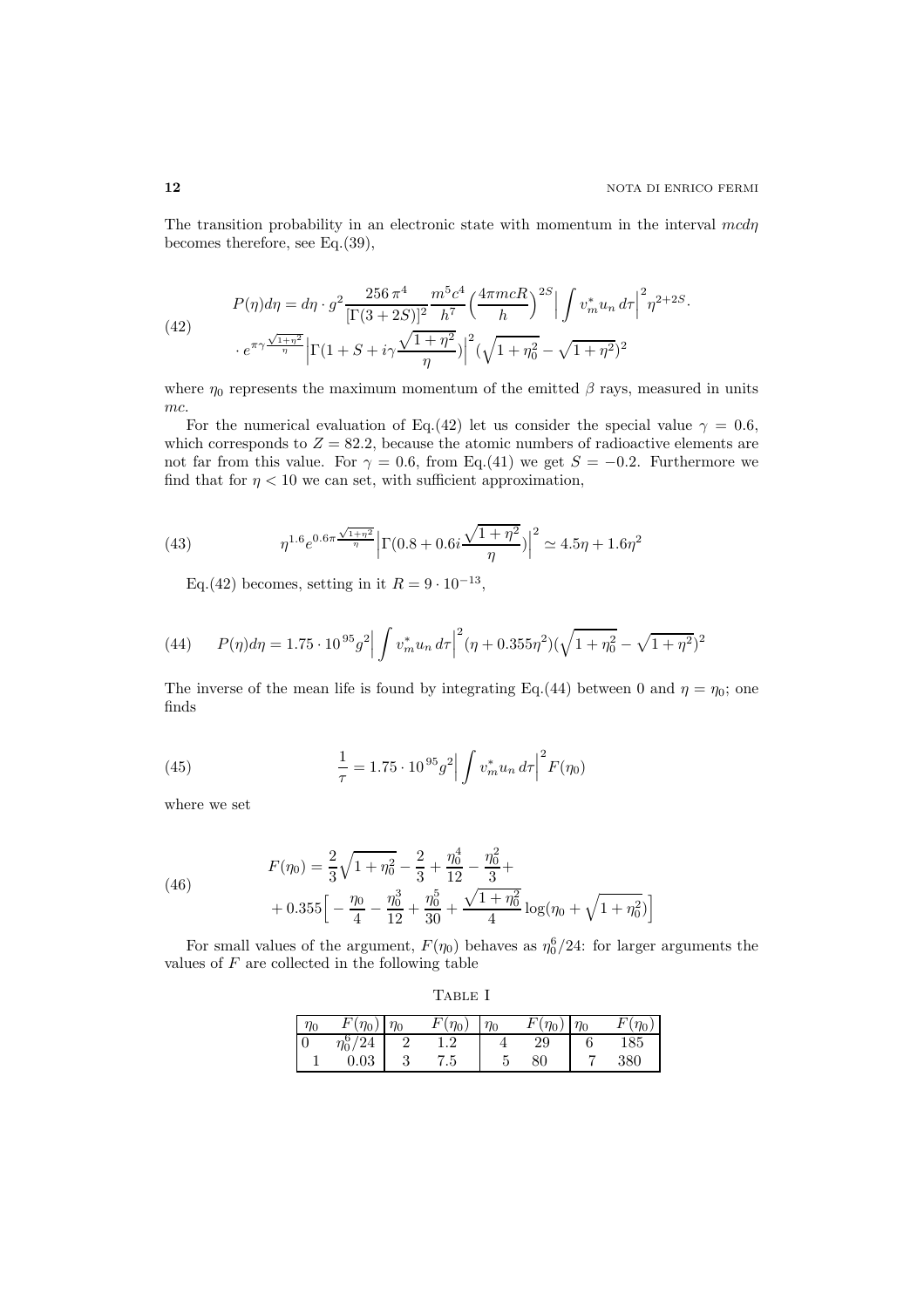# Forbidden transitions

 $9. -$ 

Before comparing theory and experiments we still want to illustrate some properties of the forbidden  $\beta$ -transitions.

As already mentioned, a transition is forbidden when the corresponding matrix element Eq.(35) vanishes. If the nucleus model for the individual protons and neutrons quantum states represents a good approximation, the matrix element  $Q_{mn}^*$  vanishes, for symmetry reasons, when it is not

$$
(47) \t\t i = i'
$$

i and i' being the angular momentum, which we measure in units  $h/2\pi$ , of the neutronic state  $u_n$  and the proton state  $v_m$ . In the case in which the individual quantum states are not a good approximation the selection rule Eq.(47) is replaced by the corresponding

$$
(48)\t\t I = I'
$$

where I and I' are the nucleus angular momentum before and after the  $\beta$  decay.

The selection rules Eq. $(47)$  and  $(48)$  are far less rigorous than the selection rules in optics. Exceptions are possible particularly via the following processes:

a) Formula Eq.(26) has been obtained while neglecting the variations of  $\psi_s$  and  $\varphi_{\sigma}$ within the nucleus extension. If instead such variations are taken into account it becomes possible to obtain  $\beta$  transitions even when  $Q_{mn}^*$  vanishes. It is easily recognized that the intensity of such transitions, in order of magnitude, has with respect to that of the allowed transitions, a ratio  $(R/\lambda)^2$ ,  $\lambda$  being the DE BROGLIE wavelength of the light particles. Notice that, at equal neutrino and electron energy, the kinetic energy of the first, when it is near the nucleus, is, because of the electrostatic attraction, much larger and hence the largest effect is due to the variations of  $\psi_s$ . An evaluation of the order of magnitude of the intensity of such forbidden processes shows that, at equal energy of the emitted electrons, they must be about hundred times less intense than the normal processes.

Besides the relatively small intensity, a characteristic feature of forbidden transitions has to be looked in the different form of the curve of the  $\beta$  rays energy distribution, which for the forbidden transitions, must yield a smaller number of particles with energy lower than in the normal case.

b) A second possibility for the realization of  $\beta$  transitions forbidden by the selection rule Eq.(48) depends on the feature, already remarked at the end of Sec. §3, that, when the neutrons and protons speed is not negligible compared to the speed of light, we must add to the interaction term Eq.(12) other terms of the order  $v/c$ . If, for instance, we admitted also for the heavy particles a Dirac-like relativistic wave equation, we could add to Eq. $(12)$  terms like

(49) 
$$
g Q (\alpha_x A_1 + \alpha_y A_2 + \alpha_z A_3) + c.c.
$$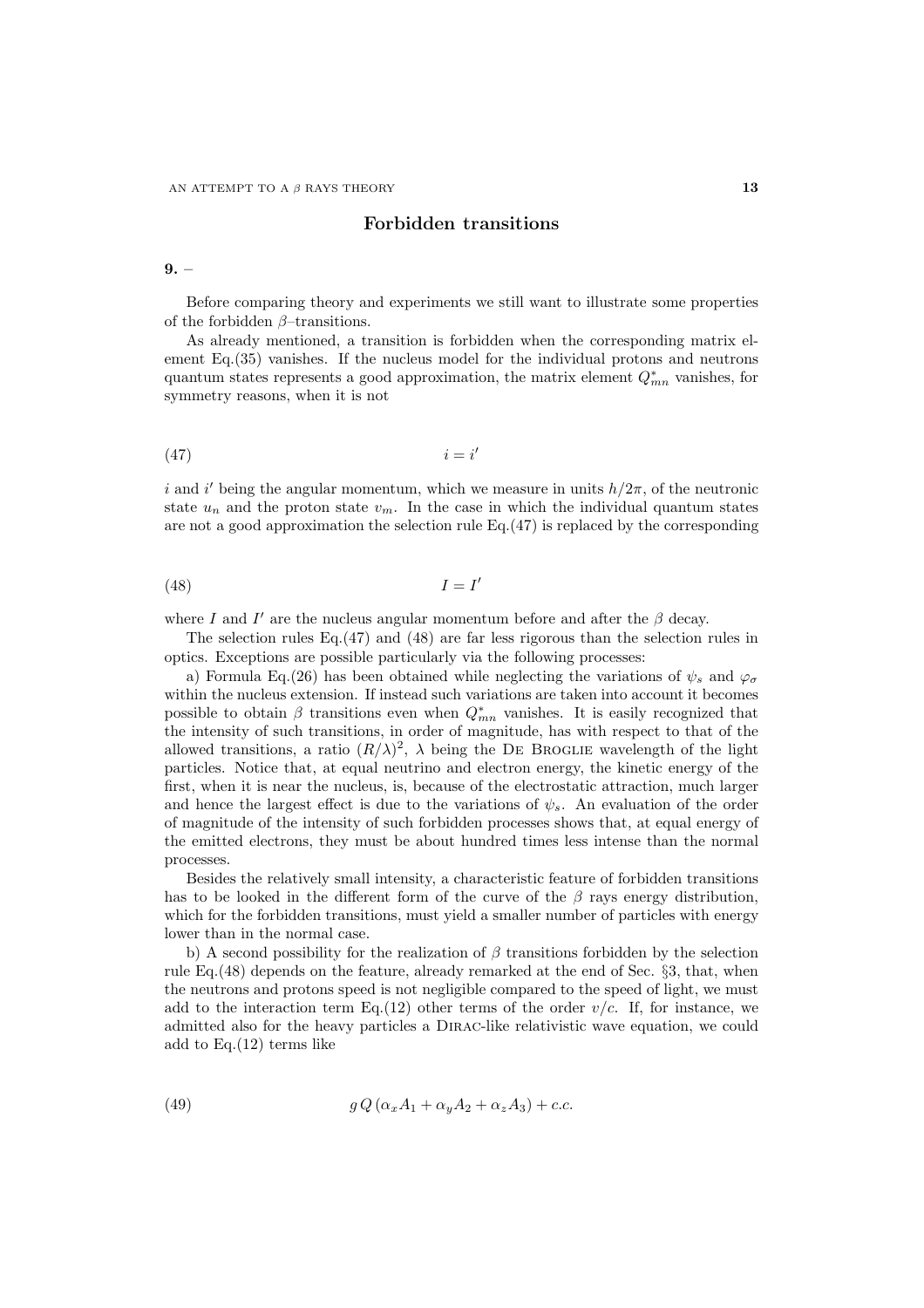with  $\alpha_x, \alpha_y, \alpha_z$  being the usual DIRAC matrices for the heavy particle and  $A_1, A_2, A_3$  the spatial components of the four-vector defined by the Eq.(11).

A term like Eq.(49) allows also  $\beta$  transitions that do not satisfy the selection rule Eq.(48), and their intensity is, compared to that of the normal processes, of the order of magnitude  $(v/c)^2$ , *i.e.* of about 1/100. Thus we find a second possibility of forbidden transitions about 100 times less intense than the normal ones.

### Comparison with experimental data

 $10. -$ 

Eq.(45) establishes a relation between the maximum momentum  $\eta_0$  of the  $\beta$  rays emitted by a substance and its mean lifetime. In such relation intervenes, indeed, an unknown quantity, the integral

$$
(50)\qquad \qquad \int v_m^* u_n \, d\tau
$$

and its evaluation requires knowledge of the nuclear eigenfunctions of the neutron and of the proton. However in the allowed transitions case  $Eq.(50)$  is of the order of magnitude of unity. Therefore we expect that the product

$$
\tau F(\eta_0) \qquad \qquad \tau F(\eta_0)
$$

has the same order of magnitude for all allowed transitions. For the forbidden transitions, instead, the mean lifetime will be, as order of magnitude, one hundred times larger, and correspondingly also the product Eq.(51) will be larger. In the following table are collected the products  $\tau F(\eta_0)$  for all substances that disintegrate emitting  $\beta$  rays for which we have sufficiently exact data.

| Element                 | $\tau$ in hours | $\eta_0$ | $F(\eta_0)$ | $\tau F(\eta_0)$ |
|-------------------------|-----------------|----------|-------------|------------------|
| $\overline{U}X_2\ldots$ | 0.026           | 5.4      | 115         | 3.0              |
| RaB                     | 0.64            | 2.04     | 1.34        | 0.9              |
| ThB                     | 15.3            | 1.37     | 0.176       | 2.7              |
| $ThC'' \dots$           | 0.076           | 4.4      | 44          | 3.3              |
| $Acc'' \dots$           | 0.115           | 3.6      | 17.6        | 2.0              |
| $RaC \dots$             | 0.47            | 7.07     | 398         | 190              |
| RaE                     | 173             | 3.23     | 10.5        | 1800             |
| $ThC \dots$             | 2.4             | 5.2      | 95          | 230              |
| $MsTh_2\ldots$          | 8.8             | 6.13     | 73          | 640              |

Table II

In the table are, without doubt, recognizable the two groups that we expected; on the other hand such a partition in two groups of the elements that admit primary  $\beta$  rays had been already empirically observed by  $\text{SARGENT}(^{9})$ . The values of  $\eta_0$  have been taken

( 9 ) B.W. Sargent, <sup>≪</sup>Proc. Roy. Soc.≫, 139, 659, 1933.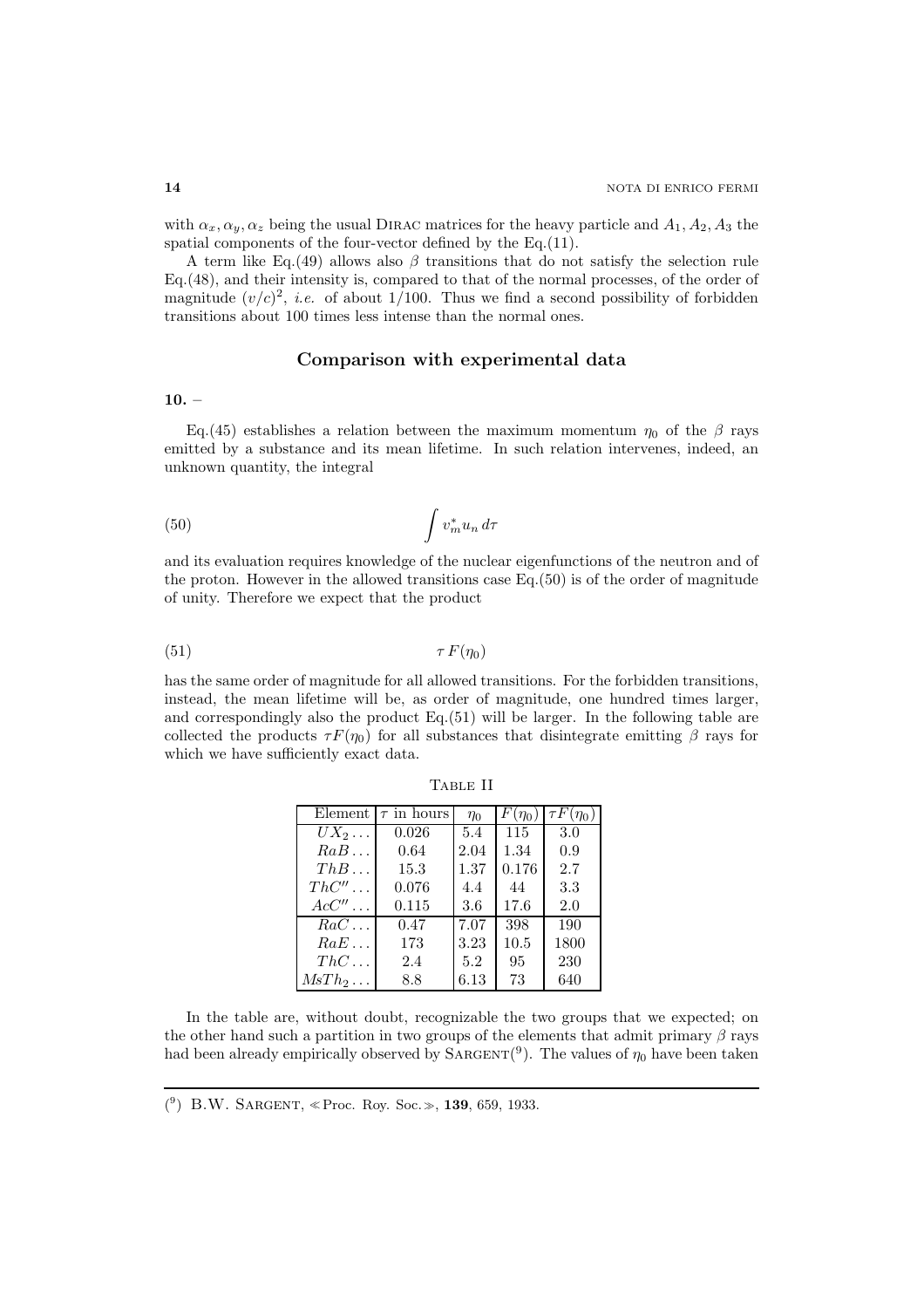from the quoted work of SARGENT (for a comparison notice that:  $\eta_0 = (H\rho)_{\text{max}}/1700$ ). Besides the data reported in the table, SARGENT gives the data for three other elements, warning that they are not equally reliable as the others. They are:  $UX_1$  for which it is  $\tau = 830; \eta_0 = 0.76; F(\eta_0) = 0.0065; \tau F(\eta_0) = 5.4;$  hence this element seems to belong to the first group. For  $AcB$  it is  $\tau = 0.87$ ;  $\eta_0 = 1.24$ ;  $F(\eta_0) = 0.102$ ;  $\tau F(\eta_0) = 0.09$ ; hence one finds a value for  $\tau F(\eta_0)$  about ten times smaller than the values of the first group. Finally for  $Ra D$  it is:  $\tau = 320000; \eta_0 = 0.38$  (very uncertain);  $F(\eta_0) = 0.00011;$  $\tau F(\eta_0) = 35$ . This element is therefore to be located at about half way between the two groups. I have been unable to find data about the other elements which emit primary  $\beta$ rays, *i.e.*  $MsTh_1, UY, Ac, AcC, UZ, Ra C''$ .

All things considered from the above comparison it can be concluded that agreement between theory and experiment is as good as it could have been expected.



The observed discrepancies for the elements on which there are uncertainties on the experimental data,  $Ra D$  and  $Ac B$ , can be well explained partially by the lack of precise measurements, partially also with the perfectly plausible variations of the matrix element Eq. (50). We must further remark that most  $\beta$  decays come together with  $\gamma$  rays emissions, indicating that most  $\beta$  processes may leave the proton in excited states, which again provides a mechanism that can produce variations in the value of  $\tau F(\eta_0)$ .

From the data of table II it is possible to deduce a value, although very rough, of the constant g. For instance if we admit that when the matrix element Eq.  $(50)$  has value 1, it is  $\tau F(\eta_0) = 1 hour = 3600 sec$ , one finds from Eq.(45):

$$
g = 4 \cdot 10^{-50} \text{cm}^3 \cdot \text{erg}
$$

a value that, naturally, does not give anything more than the order of magnitude.

We now discuss the form of the distribution curve of the  $\beta$  rays speeds. In the case of the allowed processes, the distribution curve, as a function of  $\eta$  (*i.e.* up to the factor 1700 of  $H\rho$  is drawn in Fig. 2, for various values of the maximum momentum  $\eta_0$ . The curves are sufficiently similar to the experimentally collected ones by  $SARGENT<sup>(10)</sup>$ . Only in the low energy portion Sargent's curves are a little lower than the theoretical ones, a feature which is more visible in the curves in Fig.3 in which energies rather than momenta

<sup>(</sup> <sup>10</sup>) B.W. Sargent, <sup>≪</sup>Proc. Camb. Phil. Soc.≫, 28,538, 1932.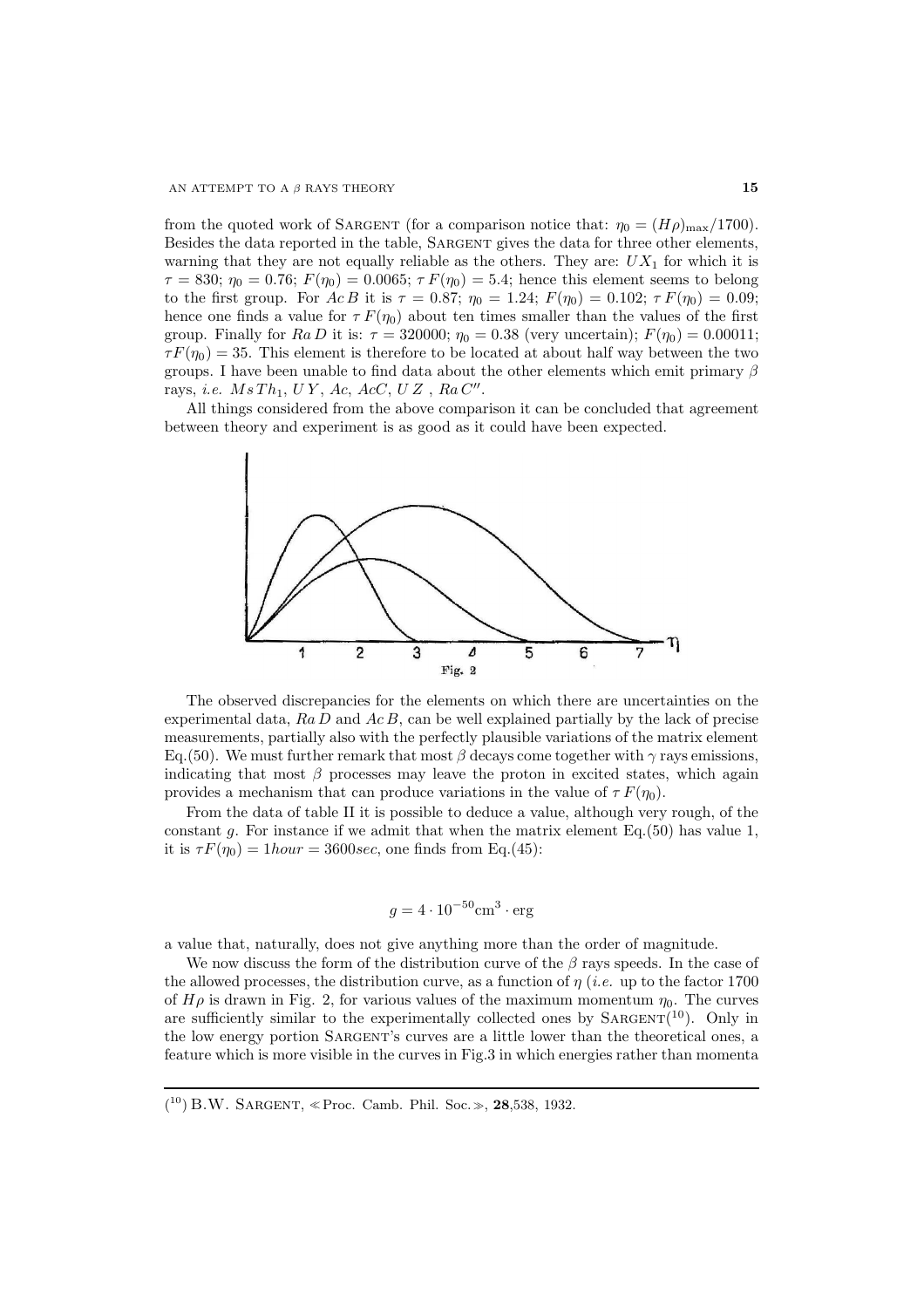are taken as abscissae. It as, however, to be remarked that the low energy portion of the curves is very imprecisely experimentally known  $(11)$ . Furthermore also theoretically for the forbidden transitions the low energy portion has to be lower than in the case of the curves that pertain to the allowed transitions, drawn in Fig.2 and 3.



This must be particularly taken into account in the case of  $Ra E$ , which is best known for the experimental viewpoint. The  $\beta$  rays emission from this element, as it appears from the anomalously high value of  $\tau F(\eta_0)$  (c.f.r. table II) is certainly forbidden, actually it is possible that it becomes allowed only in a second order approximation. I hope to be able, in a forthcoming communication, to make more precise the behavior of the distribution curves for the forbidden transitions.

Summarizing it appears justified to state that the theory, in the form presented here, is found in agreement with the experimental data, which on the other hand are not always very precise. Even if, in a further comparison with experimental data, we should arrive at contradictions, it would always be possible to modify the theory without essentially altering the conceptual foundations. One could precisely save the equation Eq.(9) while choosing differently the  $c_{s\sigma}$ . This would in particular lead to a different form of the selection rule Eq.(48), and to a different form of the energy distribution curve.

Only a further development of the theory, as well as an increased precision of the experimental data, will possibly indicate whether such a modification will become necessary.

 $(1)$  E.g. c.f.r. RUTHERFORD, ELLIS and CHADWICK, Radiations from active substances, Cambridge, 1930. See, in particular p. 407.